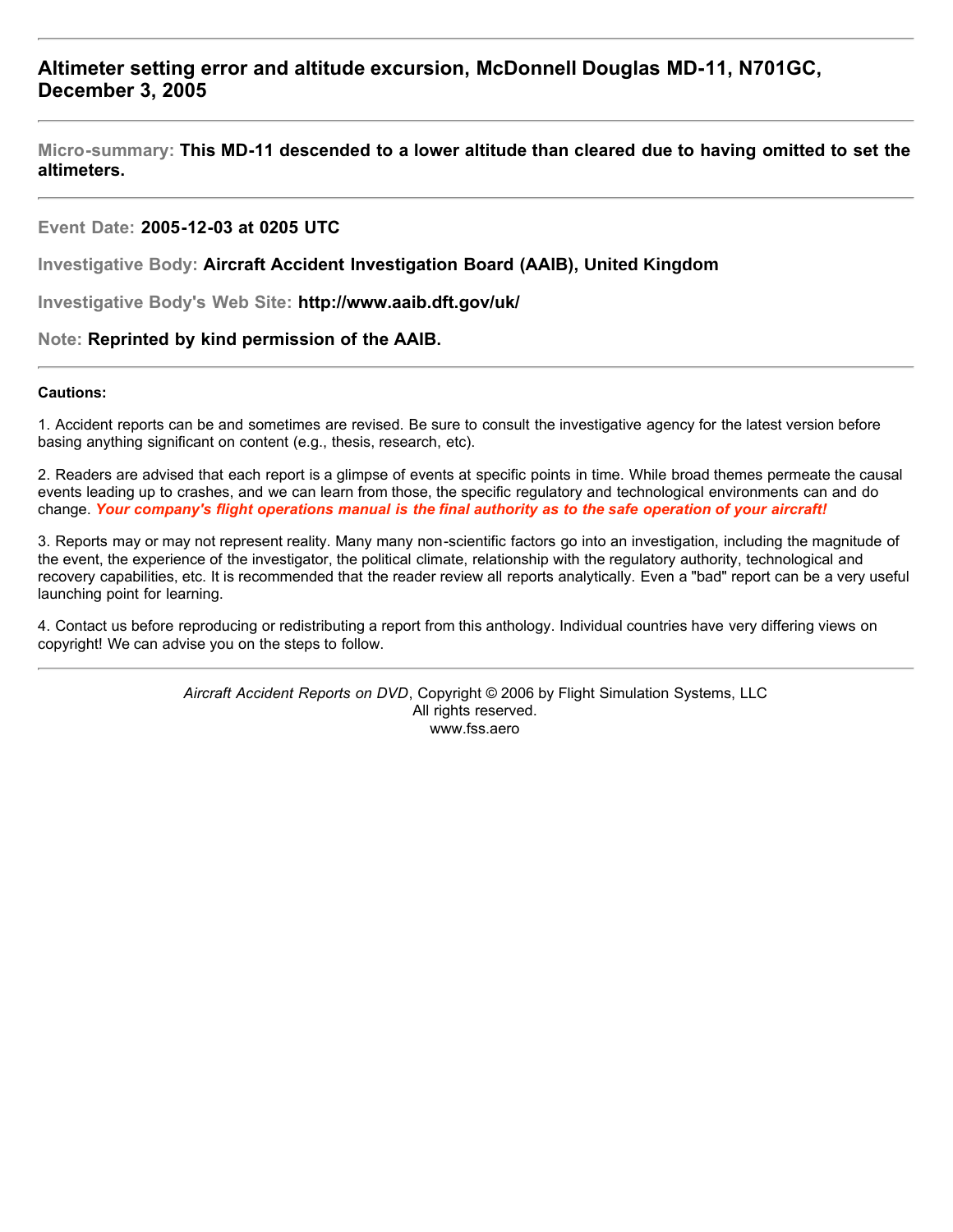#### **INCIDENT**

| <b>Aircraft Type and Registration:</b> | McDonnell Douglas MD-11, N701GC                                                                   |
|----------------------------------------|---------------------------------------------------------------------------------------------------|
| No & Type of Engines:                  | 3 GE CF6-80 turbofan engines                                                                      |
| <b>Year of Manufacture:</b>            | 1991                                                                                              |
| Date & Time (UTC):                     | 3 December 2005 at 0205 hrs                                                                       |
| Location:                              | On approach to Nottingham East Midlands Airport                                                   |
| <b>Type of Flight:</b>                 | Commercial Air Transport (Cargo)                                                                  |
| <b>Persons on Board:</b>               | $Crew - 3$<br>Passengers - None                                                                   |
| <b>Injuries:</b>                       | Crew - None<br>Passengers - N/A                                                                   |
| <b>Nature of Damage:</b>               | None                                                                                              |
| <b>Commander's Licence:</b>            | Airline Transport Pilot's Certificate                                                             |
| <b>Commander's Age:</b>                | 57 years                                                                                          |
| <b>Commander's Flying Experience:</b>  | 25,000 hours (of which 2,500 were on type)<br>Last 90 days - 242 hours<br>Last 28 days - 83 hours |
| <b>Information Source:</b>             | Field Investigation by the AAIB and a company<br>investigation                                    |

### **Synopsis**

The incident occurred during an approach to Nottingham East Midlands Airport when the crew were distracted and omitted to set the arrival QNH of 974 mb on any of the three altimeters despite having acknowledged the setting to ATC. When the crew levelled at 2,000 ft, ATC questioned the aircraft's pressure setting because the radar display indicated that the aircraft was much lower than cleared. At the time, the crew were visual with the approach lights.

### **History of the flight**

The crew were on a flight from Cologne (Bonn) Airport to Nottingham East Midlands Airport with the first officer in the right cockpit seat as 'Pilot Flying' (PF).

The commander, as 'Pilot Non-Flying' (PNF) was in the left cockpit seat and another first officer qualified pilot was seated on the 'Jump Seat'.

The flight was uneventful and the crew obtained ATIS information 'F' prior to descent. This included the information that the cloud was BKN at 2,500 ft amsl and that the QNH was 973 mb. The crew briefed for an ILS approach to Runway 27 and subsequently they all agreed that the QNH was included in the brief. Then, once the crew had checked in with 'East Midlands Approach' at FL80, the controller advised N701GC that the current ATIS was now information 'G'; the crew responded that they would check the latest information. The only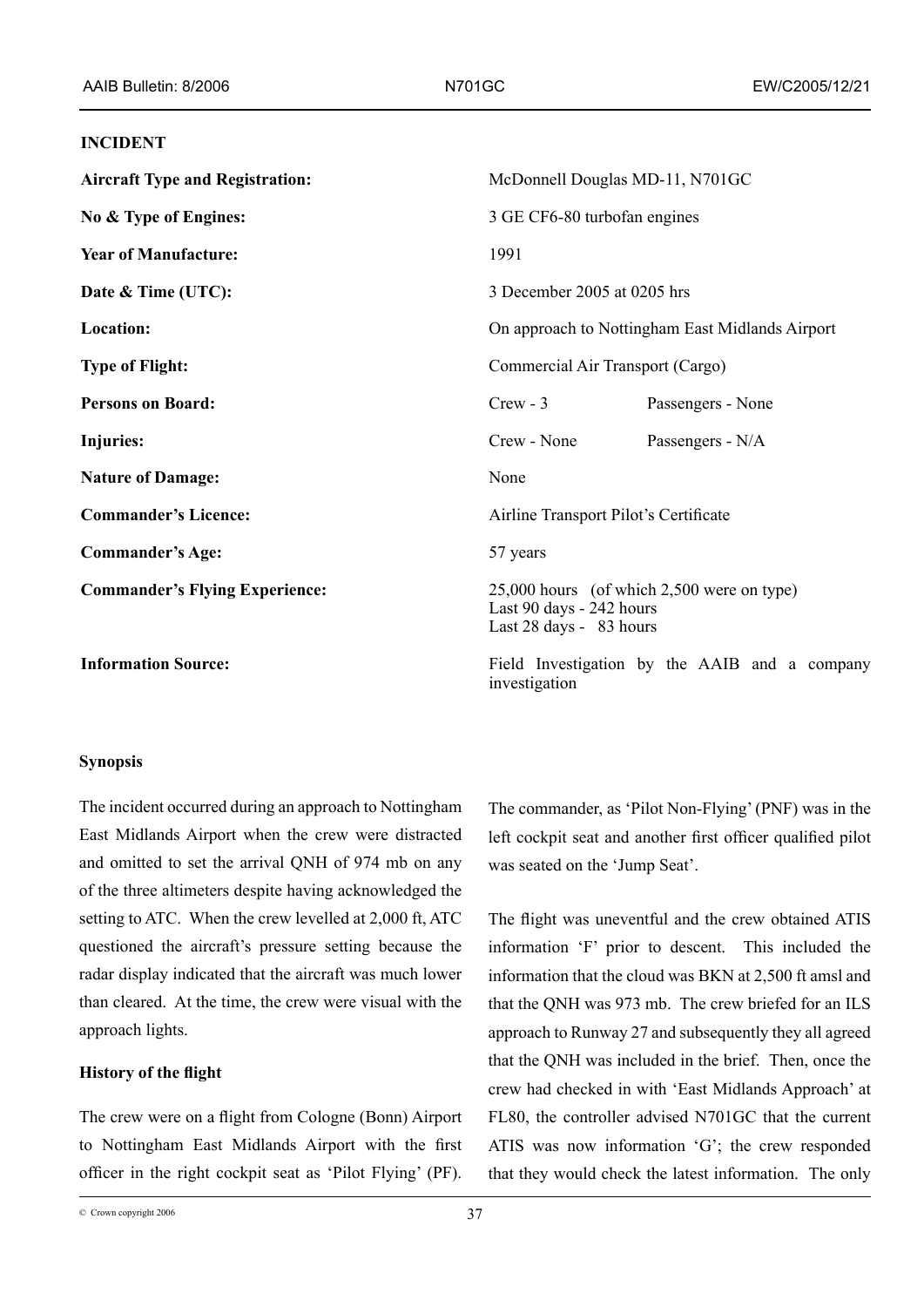change from 'F' to 'G' was that the QNH had increased by 1 mb to 974 mb.

At 23 nm range, the aircraft was cleared by ATC to descend to 3,000 ft on the QNH of 974 mb. This clearance was correctly acknowledged by the crew who also requested and were given clearance to intercept the localiser on the aircraft's current heading. At about this time, the crew selected approach mode on the autopilot but the aircraft then started a turn to the left, which was away from the localiser centre-line. The crew reselected the required heading and then reselected the approach mode. Thereafter, the crew configured the aircraft for landing whilst closely monitoring the heading and localiser indication. As the aircraft descended to a new cleared altitude of 2,000 ft, the handling pilot stated that he had the PAPIs in sight. Then, once the crew had reported that the aircraft was established on the ILS, N701GC was transferred to 'East Midlands Tower'. When the crew checked in on 'Tower' with the information that they were established on the ILS, the controller asked for confirmation of the aircraft's altitude; the crew responded with 2,000 ft. ATC then asked the crew to check that 974 mb was set on the altimeter and the crew acknowledged the message. On the flight deck, the three altimeter settings were corrected and the subsequent landing was uneventful.

After landing, the crew discussed the event and then the commander telephoned ATC. He confirmed to ATC that they had received the correct pressure setting but that they had not set it on the altimeters which were, therefore, still on the standard setting of 1013 mb. The crew then contacted their company to report the event and completed the appropriate national reporting procedures.

### **Recordings**

The AAIB were advised of the incident by the CAA on 14 December 2005, 11 days after the incident, following the submission of a Mandatory Occurrence Report (MOR). By then, no relevant information was available from the Flight Data Recorder or the Cockpit Voice Recorder. However, information was obtained from RTF and telephone voice recordings made available by East Midlands ATC, and from a radar recording of the Clee Hill area radar head made available by National Air Traffic Services.

The RTF voice recordings confirmed that the correct QNH was passed by ATC and acknowledged by the crew. Initial contact with 'East Midlands Approach' was at 0159 hrs and, at 0206 hrs the crew reported that they were established on the ILS and were then transferred to 'East Midlands Tower'. The initial call by the crew on 'Tower' was that they were "ESTABLISHED ON THE ILS" and ATC responded by asking for an altitude report and then questioning the altimeter setting. Thereafter, landing clearance was given and acknowledged at 0210 hrs.

When the 'Tower' controller had looked for the aircraft on handover, he had a visual impression that it was lower than normal and checked the Air Traffic Monitor (ATM) radar. This indicated the aircraft's altitude as 900 ft amsl at approximately 7 nm range and so the controller initiated the altitude check with N701GC.

The telephone recording confirmed that the commander contacted ATC at 0230 hrs to readily acknowledge that although the setting had been passed by ATC, the crew had not set the QNH.

The radar recording showed that the aircraft levelled at an altitude of 918 ft amsl (718 ft agl) at 7 nm from the

<sup>38</sup> © Crown copyright 2006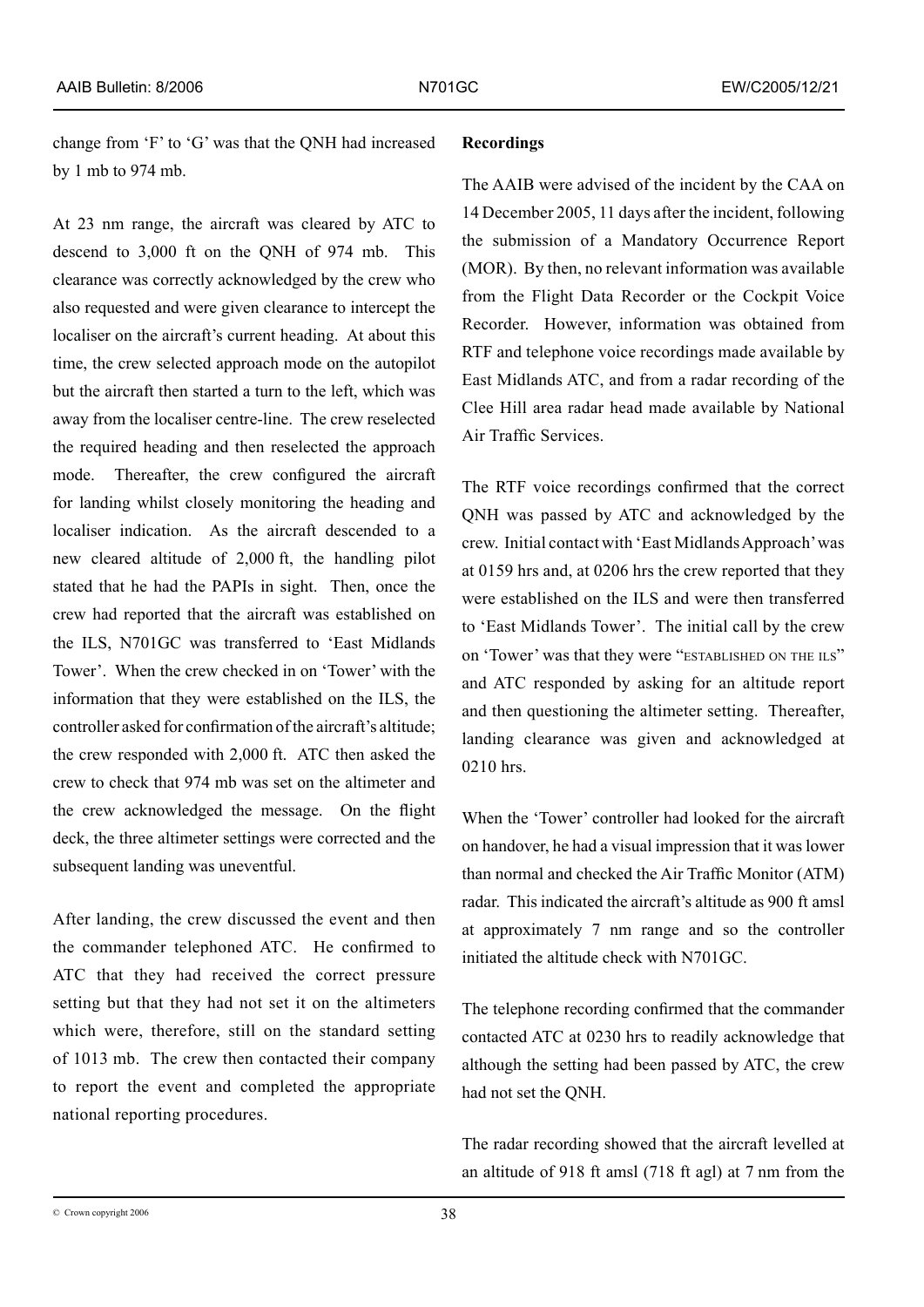runway threshold and maintained that altitude until the glideslope was intercepted at just under 2 nm range.

## **Operational aspects**

Crews were required to operate in accordance with the company 'Flight Crew Operating Manual'. Relevant procedures were as follows:

- 1. The PF calls for the 'Descent/ Approach' checklist 'to the line' at or prior to the top of descent. The checks 'below the line' comprise 'Altimeters' and 'Exterior Lights'.
- 2. For altimeters, the crew are required to set the QNH on the primary and standby altimeters at transition level.

The crew of N701GC confirmed that they completed the 'Descent/ Approach' checklist 'to the line' but acknowledged that they were distracted and did not complete the rest of the check. The commander also commented that ATC did not inform the crew of the transition level.

Two of the MD 11s in the company fleet have an automated radar altimeter callout at 1,000 ft. N701GC was not equipped with this feature. There was no company requirement to call when the radar altimeter became 'Alive'. All company MD 11s are equipped with automated callouts at intervals from "APPROACHING minimums" to "ten feet". Additionally, all company aircraft have GPWS installed and the crew confirmed that the system had been tested as serviceable prior to take off at Cologne.

The transition level throughout continental USA is FL180. Within the UK, the transition altitude is 3,000 ft unless otherwise notified.

The Manual of Air Traffic Services (MATS) Part 1 required that controllers were not to pass information on transition level to crews unless the crews asked for the information. It also required controllers to include the appropriate QNH in any transmission when an aircraft was cleared from a flight level to an altitude. Thereafter, all reference to vertical position was to be in terms of altitude until the aircraft commenced final approach.

The Jeppesen STAR<sup>1</sup> chart, dated 23 September 2005 for Nottingham East Midlands contained notes to the effect that the transition altitude was 4,000 ft and that the transition level would be given by ATC. This information on the transition level was also included in the UK Aeronautical Information Publication (AIP) STAR charts for most major UK airports.

#### **Company actions**

On receipt of the commander's report, the company removed the crew from flying status and required them to undergo additional ground and simulator training before subjecting them to a 'Line' check. The crew were also required to develop and conduct a briefing for other company crews on the incident, including appropriate 'lessons learnt'. The company concluded that the crew had been distracted from primary aircraft control by a navigation problem, with a subsequent loss of situational awareness.

Additionally, the company circulated a Flight Operations Bulletin 1205-03 dated 27 Dec 05 to all crews. This included a comprehensive summary of the incident and concluded that fixation on a particular problem had led to a deviation from Standard Operating Procedures (SOPs). The Bulletin also emphasised the importance of the following:

**Footnote**

39 © Crown copyright 2006

Standard Terminal Arrival Route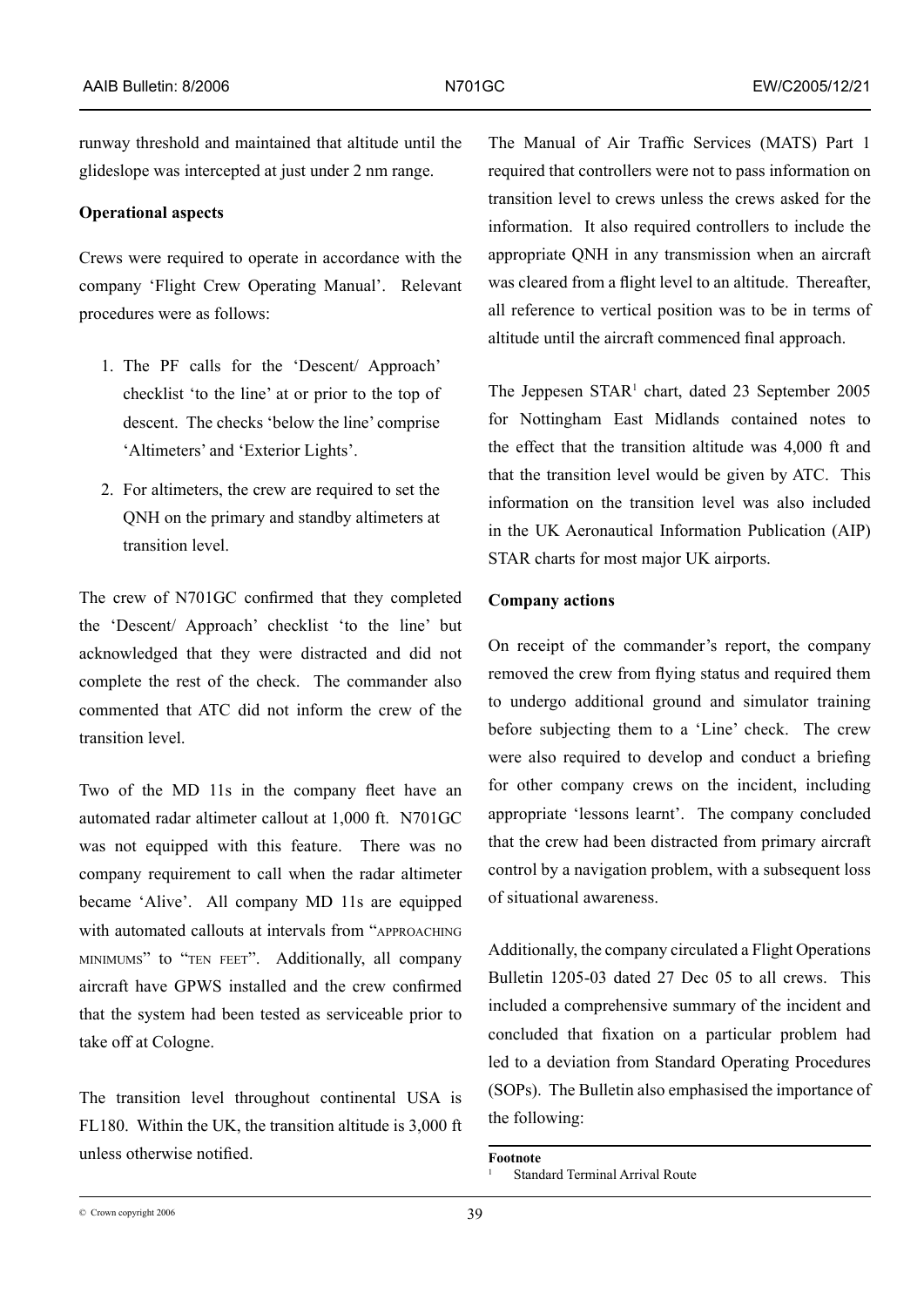- 1. The completion of all checklists as a crew and ensuring that each checklist was complete before moving to the subsequent checklist. In particular, when the 'Descent/ Approach Checklist' had only been completed 'to the line' the checklist should not be re-stowed until the actions 'below the line' had been requested and completed.
- 2. The setting of QNH once ATC had cleared the aircraft to an altitude.
- 3. Inclusion of the radar altimeter in each crew member's 'scan', thereby maintaining good vertical awareness.

At a subsequent regular safety meeting in February, the company reviewed the incident and considered the following additional aspects:

- 1. It was noted that the crew had informed ATC that N701GC was established on the ILS when they were only established on the localiser. It was agreed that the training department would emphasis the correct terminology during recurrent ground school when discussing the Flight Operations Bulletin.
- 2. The possible inclusion of a "RADALT ALIVE" call during any approach. This was decided against because of the many airports into which the company operates and the fact that some involved undulating terrain which would require more than one such call.
- 3. A change of procedure to set the QNH on the standby altimeter once the destination airfield pressure setting had been obtained from ATIS information. However, the company decided not to incorporate this as a company procedure but to leave it as an individual crew technique.

Full assistance was provided to the AAIB by the operating company during the investigation.

## **Analysis**

The incident resulted from an omission by the crew to set the QNH on the altimeters even though it was correctly passed by ATC and acknowledged by the crew. Shortly after acknowledging the correct QNH, the crew noticed the aircraft, on autopilot, turning away from the expected heading. Thereafter, their attention was primarily on monitoring the aircraft's lateral position and no-one realised that the 'Descent/ Approach' checklist had not been completed. At night and in sight of the PAPIs, it would then have been difficult for any of the crew visually to appreciate that they were much lower than required by the procedure. Furthermore, the two main and the single standby altimeters would have indicated the same altitude and raised no concerns. The main indication of a discrepancy available to the crew would have been the radar altimeter and it was therefore apparent that the instrument had not been part of any crew member's 'scan'.

The radar recording confirmed that the aircraft remained at a level altitude, albeit more than 1,000 ft lower than required, until glideslope intercept. Close monitoring and effective action by the 'Tower' controller enabled the true situation to be identified and resolved. Whilst there was no possibility of the incident progressing to an accident, the investigation, by both the company and the AAIB, indicated ways to reduce the probability of a similar incident.

The investigation and action by the operating company were thorough and ensured that all their crews were fully aware of the incident together with the factors involved. The importance of ensuring that appropriate checklists are fully completed has also been re-emphasised